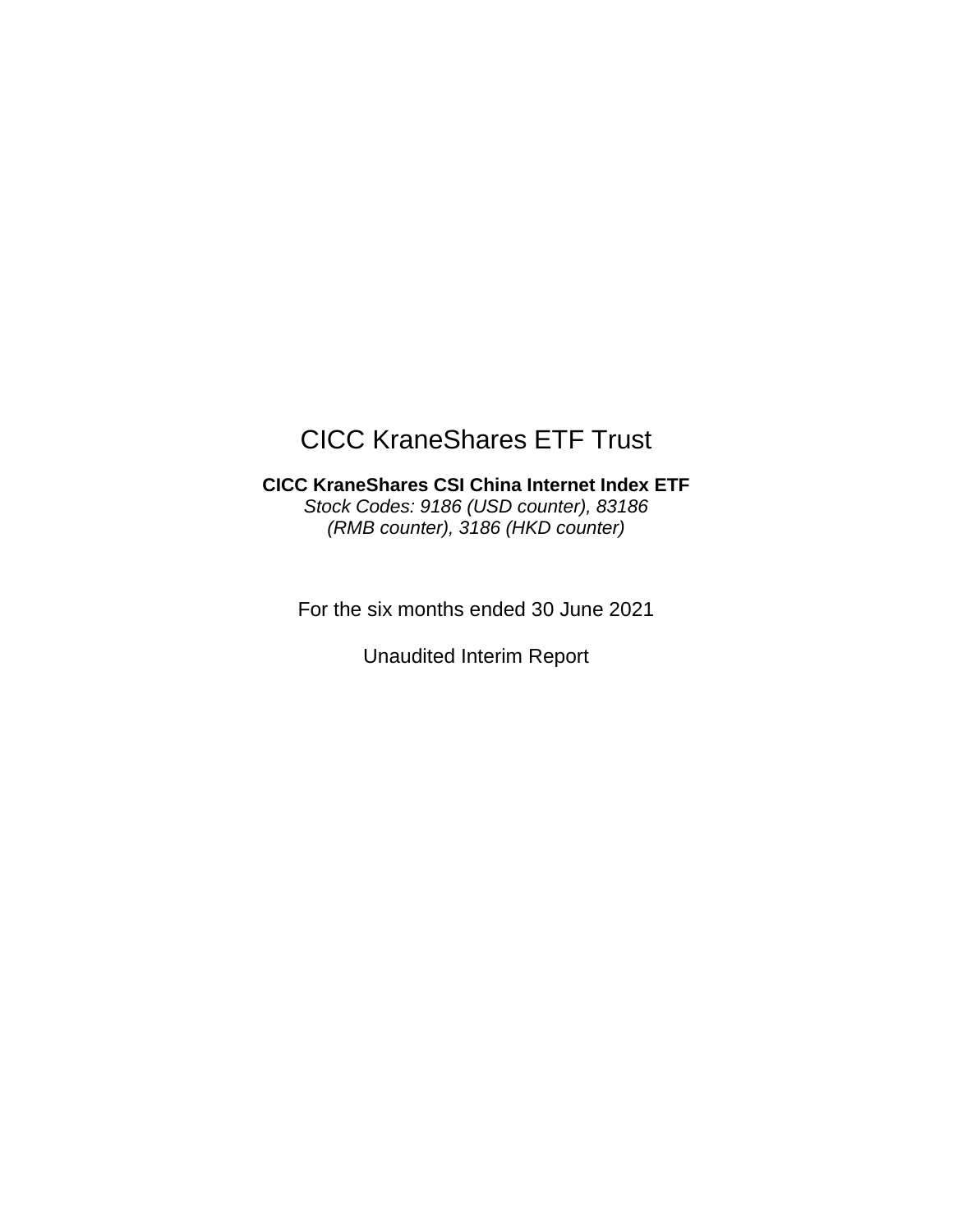| <b>Contents</b>                                           | Page(s)        |
|-----------------------------------------------------------|----------------|
| Administration and management                             |                |
| Manager's report                                          | 2              |
| Statements of assets and liabilities                      | 3              |
| Statements of comprehensive income                        | $\overline{4}$ |
| Statements of changes in equity                           | 5              |
| Statements of cash flows                                  | $6 - 7$        |
| Portfolio statement                                       | $8 - 10$       |
| Statements of movements in portfolio holdings             | $11 - 14$      |
| Performance record                                        | 15             |
| Investment limitation and prohibitions under the SFC Code | 16             |
| Basis of preparation                                      | 17             |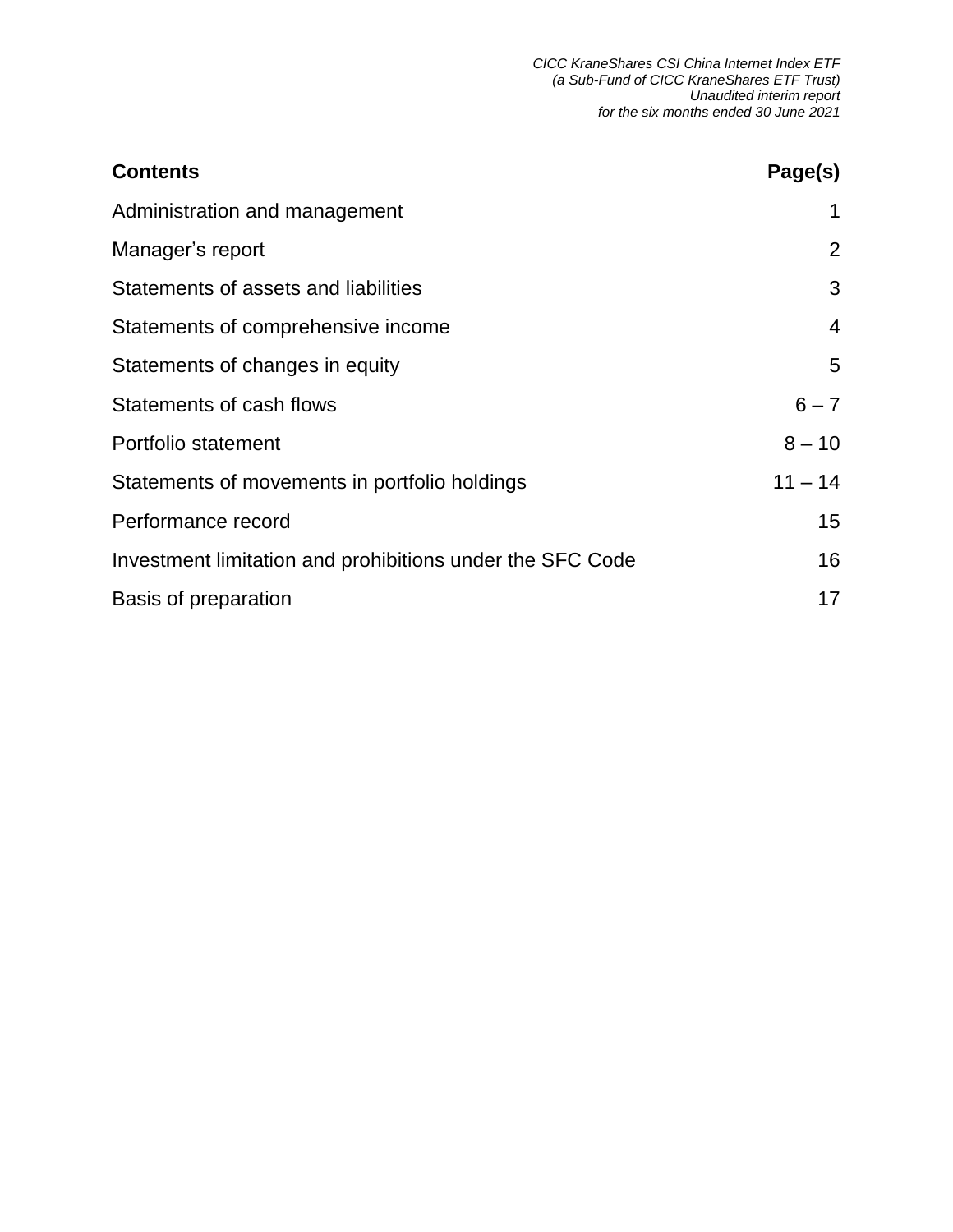## Administration and management

China International Capital Corporation Krane Funds Advisors, LLC Hong Kong Asset Management Limited 1270 Ave of the Americas 29/F, One International Finance Center Suite 2217 1 Harbour View Street New York Central NY 10020 Hong Kong

Ms. Ma Kui 979 King's Road Mr. Wong King Fung **Hong Kong Kong Kong Kong Kong Kong** 

### **Trustee and Registrar Auditor**

Brown Brothers Harriman Trustee Services KPMG (Hong Kong) Limited 8/F, Prince's Building 13/F, Man Yee Building 10 Chater Road 68 Des Voeux Road Central **CENTRA CENTRAL CENTRAL CENTRAL CENTRAL** Central **Hong Kong** Hong Kong

### **Service Agent**

HK Conversion Agency Services Limited 1/F, One & Two Exchange Square 8 Connaught Place **Central** Hong Kong

### **Manager Sub–Manager**

### **Director of the Manager Legal Counsel to the Manager**

Mr. Feng Ping Simmons & Simmons & Simmons Mr. Lin Ning 2000 120 2000 1200 130/F, One Taikoo Place

*Public Interest Entity Auditor registered in accordance with the Financial Reporting Council Ordinance*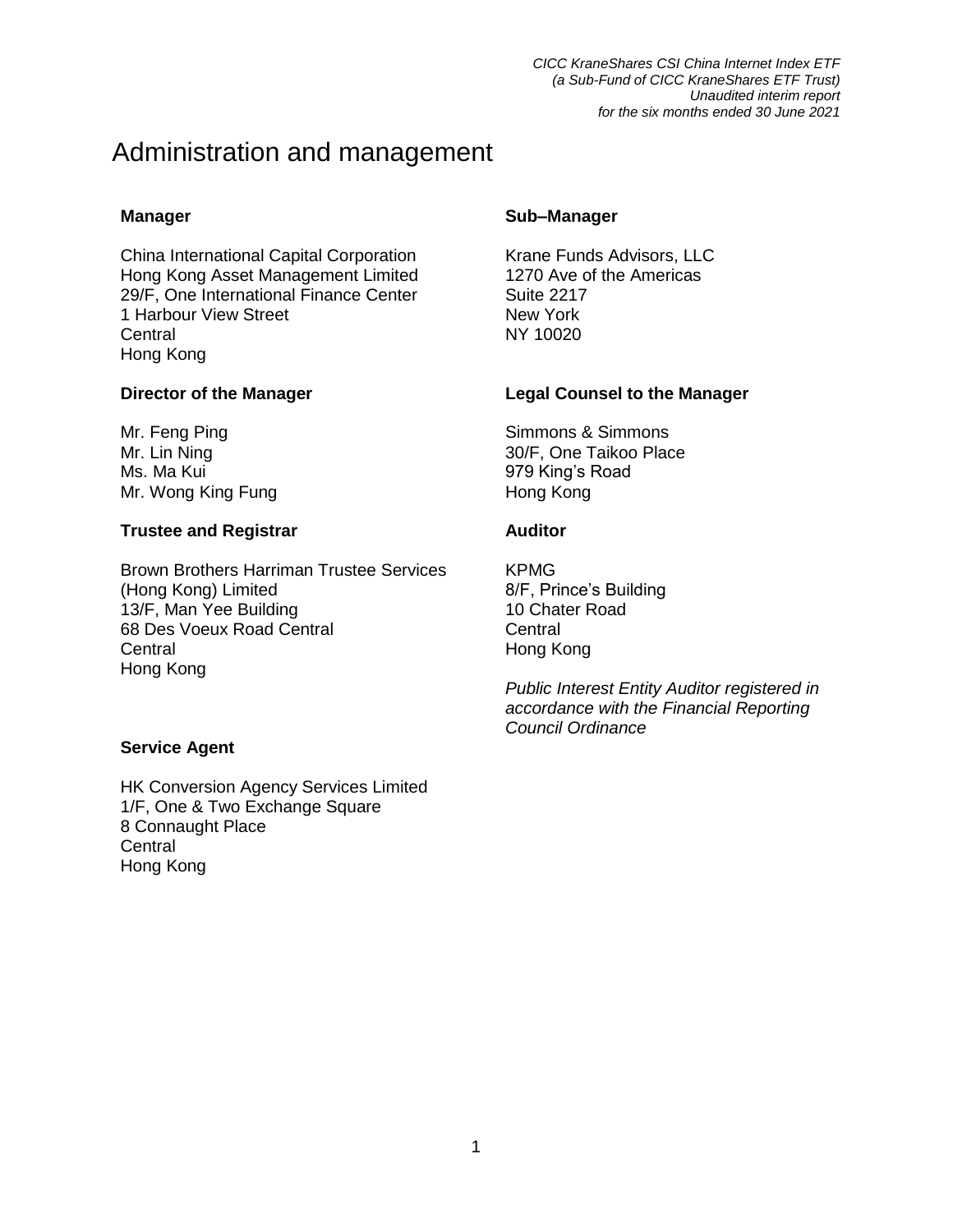## Manager's report CICC KraneShares CSI China Internet Index ETF

## **Introduction**

The CICC KraneShares CSI China Internet Index ETF (the "Sub–Fund"), a sub–fund of the CICC KraneShares ETF Trust (the "Trust"), was launched on 4 April 2018 and commenced trading under the stock codes 3186 for the HKD counter, 9186 for the USD counter and 83186 for the RMB counter on The Stock Exchange of Hong Kong Limited (the "SEHK") on 10 April 2018. The Sub–Fund is a Hong Kong unit trust authorised under the Securities and Futures Ordinance (Cap. 571) of Hong Kong. The Sub–Fund is benchmarked against the CSI Overseas China Internet Index. The manager of the Sub–Fund is China International Capital Corporation Hong Kong Asset Management Limited (the "Manager"), the sub–manager of the Sub–Fund is Krane Funds Advisors, LLC (the "Sub–Manager") and the trustee is Brown Brothers Harriman Trustee Services (Hong Kong) Limited (the "Trustee").

### **Performance of the Sub–Fund**

The investment objective of the Sub–Fund is to provide investment results that, before fees and expenses, closely correspond to the performance of the CSI Overseas China Internet Index (the "Index"). There can be no assurance that the Sub–Fund will achieve its investment objective.

The table below illustrates the comparison between the Sub–Fund's performance and that of the Index during the following period:

|                                         | YTD        | 1–month    | 3–month    | 6-month    | 1–vear     | $Inc$ eption <sup>1</sup> |
|-----------------------------------------|------------|------------|------------|------------|------------|---------------------------|
| Sub-Fund's<br>Total Return (%)<br>Index | $(9.65)\%$ | $(1.22)\%$ | $(7.63)\%$ | $(9.65)\%$ | 13.08%     | 20.66%                    |
| Benchmark (%)                           | $(9.62)\%$ | (1.14)%    | (7.57)%    | $(9.62)\%$ | 13.89%     | 24.47%                    |
|                                         | $(0.03)$ % | $(0.08)\%$ | $(0.06)\%$ | $(0.03)$ % | $(0.81)\%$ | $(3.81)\%$                |

<sup>1</sup> Inception date of the Sub-Fund: 4 April 2018

#### **Activities of the Index**

The CSI Overseas China Internet Index underwent two reviews during the period. As of 30 June 2021, the Sub–Fund held all constituents in the CSI Overseas China Internet Index.

China International Capital Corporation Hong Kong Asset Management Limited 31 August 2021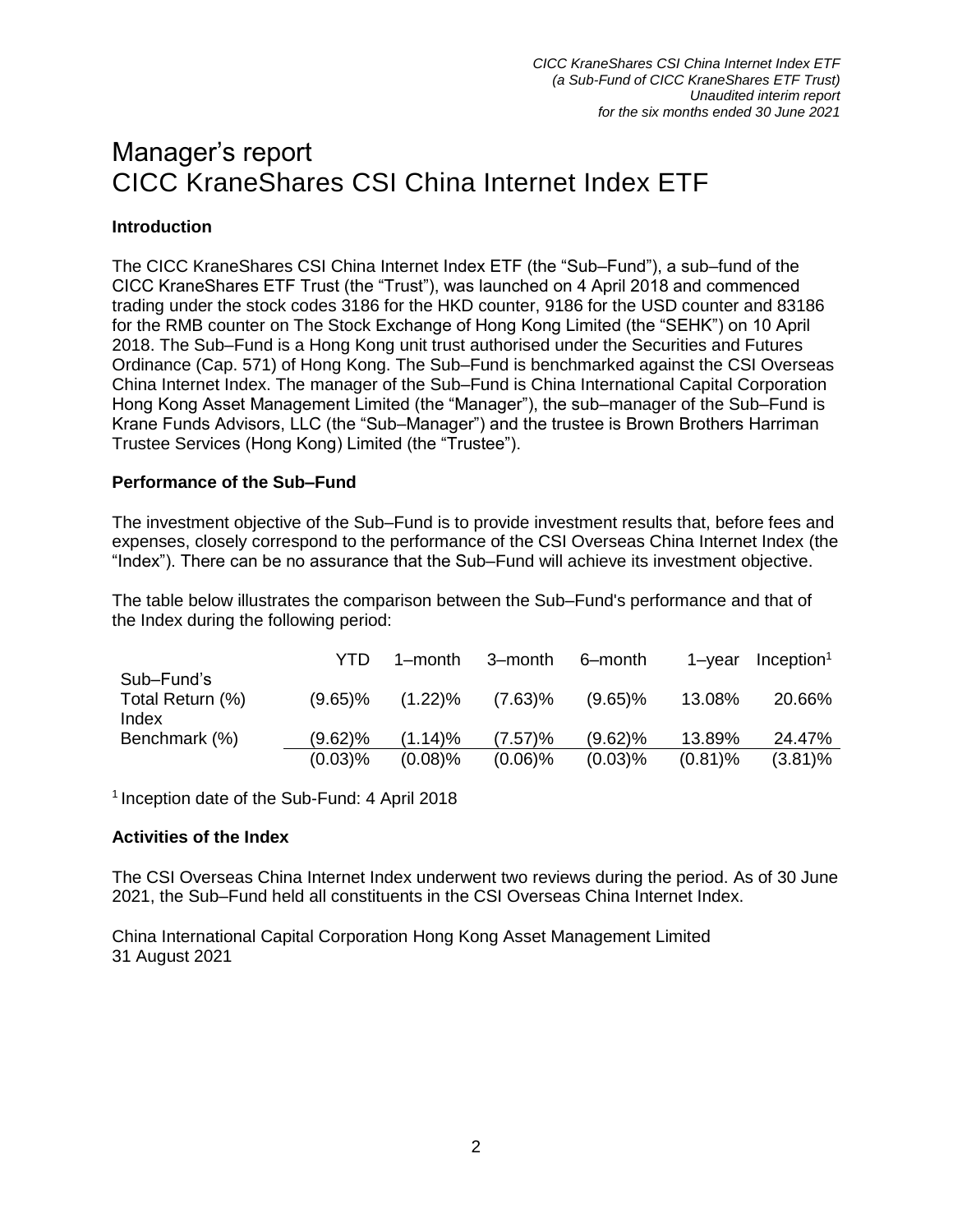## Statements of assets and liabilities as at 30 June 2021 and 31 December 2020

|                                                  | 30 June 2021 |                  |
|--------------------------------------------------|--------------|------------------|
|                                                  | (Unaudited)  | 31 December 2020 |
| <b>Assets</b>                                    | <b>USD</b>   | <b>USD</b>       |
|                                                  |              |                  |
| Financial assets at fair value through profit or |              |                  |
| loss                                             | 2,941,346    | 4,974,432        |
| Cash and cash equivalents                        | 2,688        | 101,190          |
| Amount due from brokers                          | 4,640        |                  |
| Dividend receivables                             | 19           |                  |
| Management fee reimbursement receivables         | 146,057      | 77,158           |
| Other receivables and prepayments                | 2,484        | 2,300            |
| <b>Total assets</b>                              | 3,097,234    | 5,155,080        |
| <b>Liabilities</b>                               |              |                  |
| Audit fee payables                               | (11, 530)    | (22, 585)        |
| Administration fee payables                      | (28, 029)    | (64, 439)        |
| Trustee and registrar fees payables              | (3,085)      | (6,663)          |
| Custody fee payables                             | (8,689)      | (20,000)         |
| Transaction costs payables                       | (4, 478)     | (6, 775)         |
| Other payables and accruals                      | (26, 841)    | (30,053)         |
| <b>Total liabilities</b>                         | (82, 652)    | (150, 515)       |
|                                                  |              |                  |
| Net assets attributable to unitholders           | 3,014,582    | 5,004,565        |
| <b>Representing:</b>                             |              |                  |
| <b>Total equity</b>                              | 3,014,582    | 5,004,565        |
| Total number of units in issue                   | 250,000      | 375,000          |
| Net asset value per unit                         | 12.06        | 13.35            |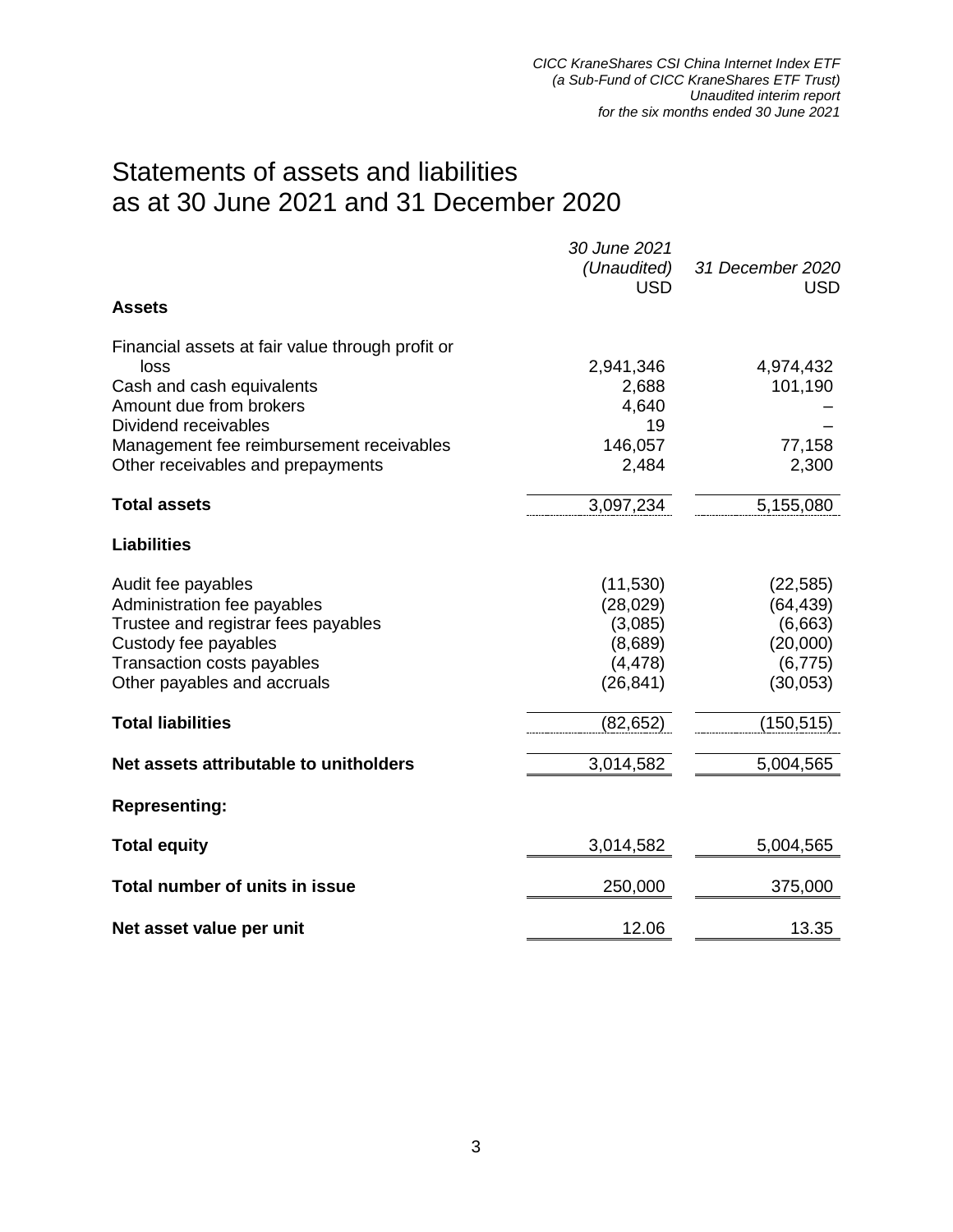## Statements of comprehensive income for the six months ended 30 June 2021 and year ended 31 December 2020

|                                                                               | For the six months<br>ended               |                                       |
|-------------------------------------------------------------------------------|-------------------------------------------|---------------------------------------|
|                                                                               | 30 June 2021<br>(Unaudited)<br><b>USD</b> | Year ended<br>31 December 2020<br>USD |
| <b>Income</b>                                                                 |                                           |                                       |
| Interest income<br>Dividend income                                            | 2,953                                     | 12<br>14,834                          |
| Other income<br>Net gains from financial assets at fair value                 | 1,315                                     | 3,712                                 |
| through profit or loss<br>Net foreign exchange losses                         | 59,636<br>(82)                            | 3,112,944<br>(153)                    |
| <b>Total net income</b>                                                       | 63,822                                    | 3,131,349                             |
| <b>Expenses</b>                                                               |                                           |                                       |
| Management fee<br><b>Transaction costs</b>                                    | (13, 529)<br>(2, 338)                     | (44, 911)<br>(7,998)                  |
| <b>Total operating expenses</b>                                               | (15,867)                                  | (52, 909)                             |
| Taxation                                                                      |                                           |                                       |
| Increase in net assets attributable to<br>unitholders and total comprehensive |                                           |                                       |
| income for the period                                                         | 47,955                                    | 3,078,440                             |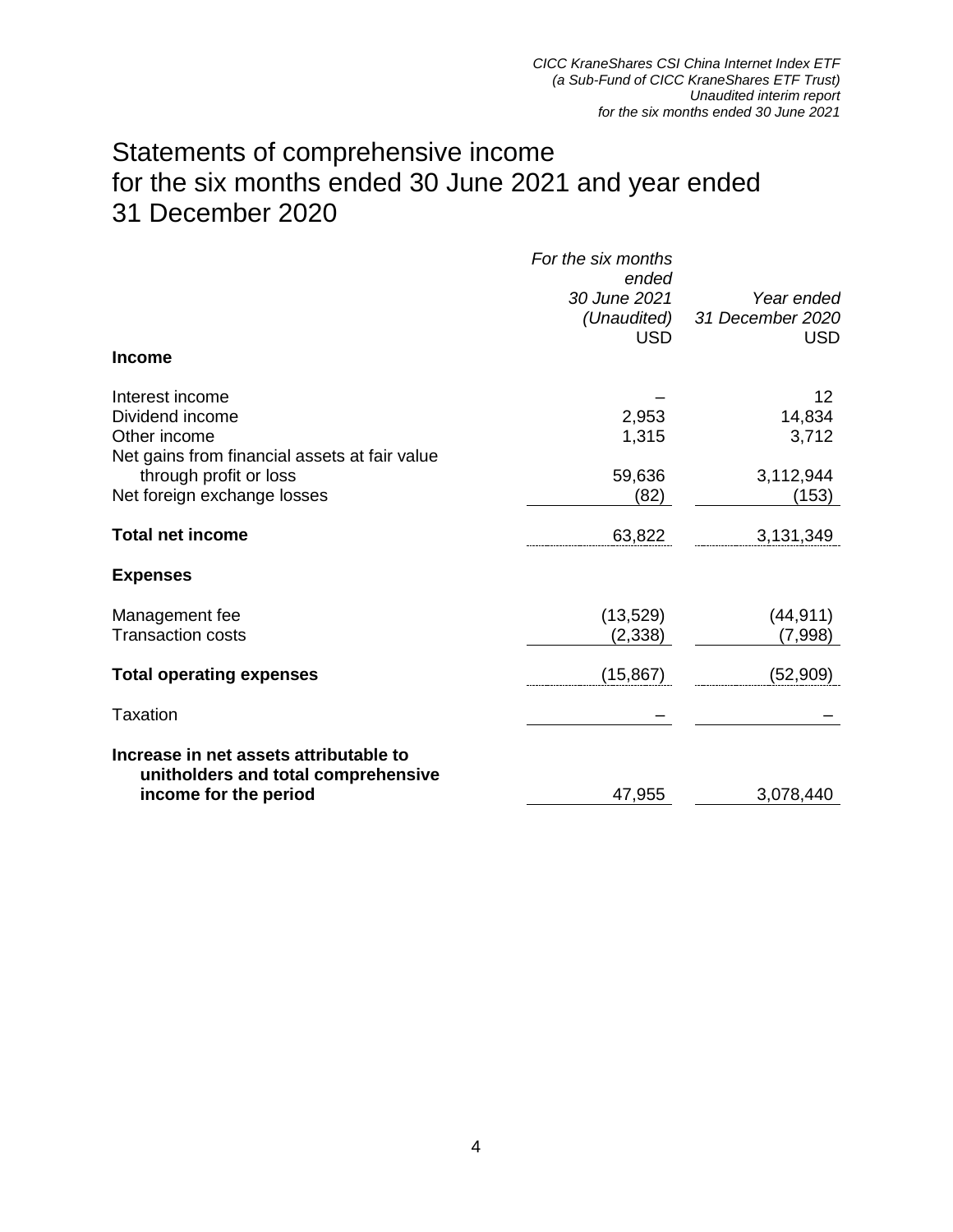## Statements of changes in equity for the six months ended 30 June 2021 and year ended 31 December 2020

|                                                                                                        | For the six months<br>ended<br>30 June 2021<br>(Unaudited)<br><b>USD</b> | Year ended<br>31 December 2020<br><b>USD</b> |
|--------------------------------------------------------------------------------------------------------|--------------------------------------------------------------------------|----------------------------------------------|
| Net assets attributable to unitholders at<br>the beginning of the period                               | 5,004,565                                                                | 6,283,262                                    |
| Subscription of units<br>Redemption of units                                                           | (2,037,938)                                                              | (4,357,137)                                  |
| Increase in net assets attributable to<br>unitholders and total comprehensive<br>income for the period | 47,955                                                                   | 3,078,440                                    |
| Net assets attributable to unitholders at<br>the end of the period                                     | 3,014,582                                                                | 5,004,565                                    |
| Units issued and redeemed                                                                              |                                                                          |                                              |
| Balance at the beginning of the period                                                                 | 375,000                                                                  | 750,000                                      |
| Subscription of units<br>Redemption of units                                                           | (125,000)                                                                | (375,000)                                    |
| Balance at the end of the period                                                                       | 250,000                                                                  | 375,000                                      |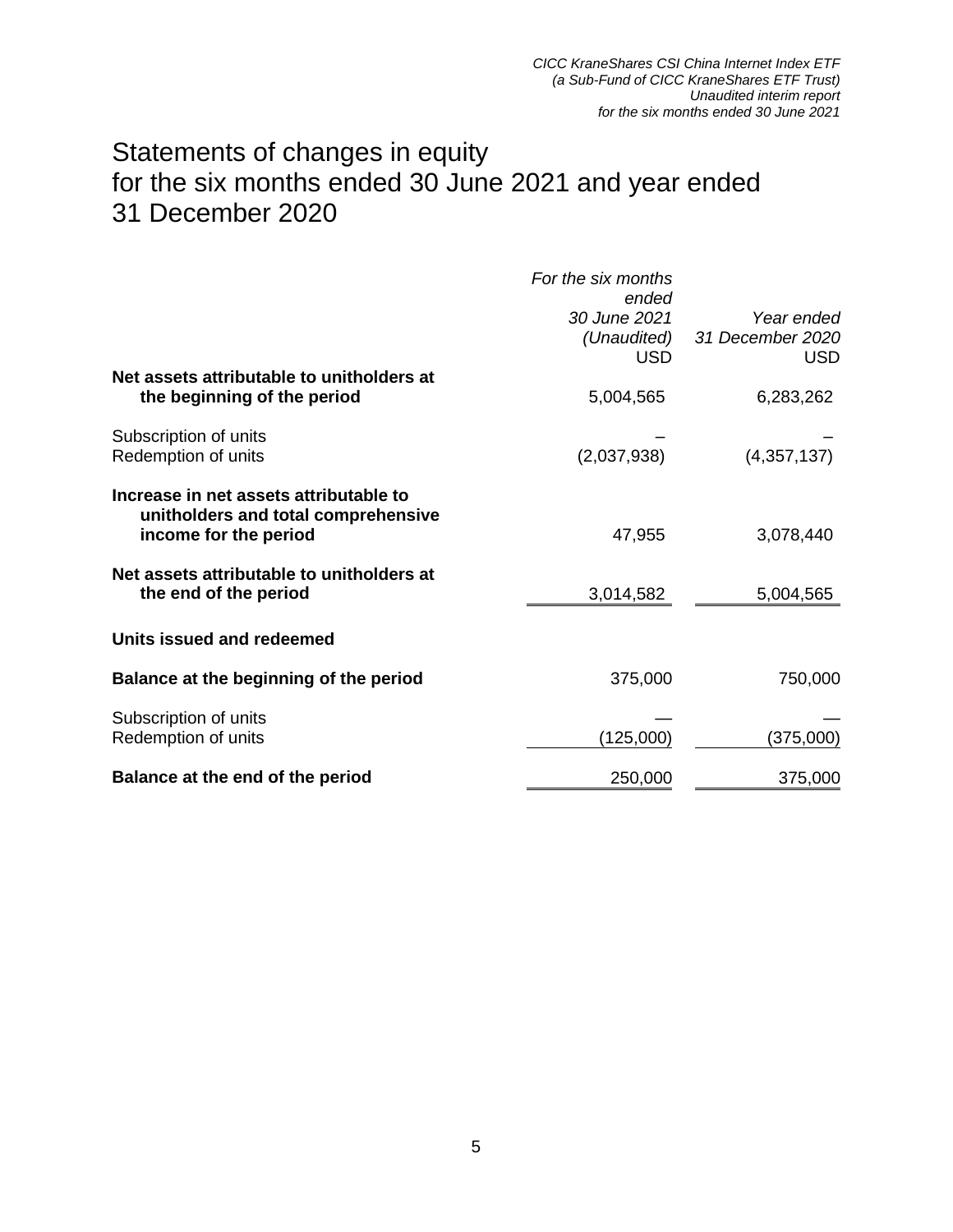## Statements of cash flows for the six months ended 30 June 2021 and year ended 31 December 2020

|                                                                                                                            | For six months ended<br>30 June 2021<br>(Unaudited)<br><b>USD</b> | Year ended<br>31 December 2020<br><b>USD</b> |
|----------------------------------------------------------------------------------------------------------------------------|-------------------------------------------------------------------|----------------------------------------------|
| <b>Operating activities</b>                                                                                                |                                                                   |                                              |
| Increase in net assets attributable to<br>unitholders and total comprehensive<br>income for the period<br>Adjustments for: | 47,955                                                            | 3,078,440                                    |
| Net gains from financial assets at fair<br>value through profit or loss                                                    | (59,636)                                                          | (3, 112, 944)                                |
| Operating losses before changes in<br>working capital                                                                      | (11,681)                                                          | (34, 504)                                    |
| Purchase of financial assets at fair value<br>through profit or loss<br>Proceeds from sale of financial assets at fair     | (826, 579)                                                        | (2,873,012)                                  |
| value through profit or loss                                                                                               | 2,919,301                                                         | 7,288,378                                    |
| Increase in amount due from brokers                                                                                        | (4,640)                                                           |                                              |
| Increase in dividend receivables                                                                                           | (19)                                                              |                                              |
| (Increase)/decrease in management fee                                                                                      |                                                                   |                                              |
| reimbursement receivables                                                                                                  | (68, 899)                                                         | 118,276                                      |
| Increase in other receivables and                                                                                          | (184)                                                             |                                              |
| prepayments<br>(Decrease)/increase in audit fee payables                                                                   | (11, 055)                                                         | (2,300)<br>755                               |
| (Decrease)/increase in administration fee                                                                                  |                                                                   |                                              |
| payables                                                                                                                   | (36, 410)                                                         | 48,342                                       |
| (Decrease)/increase in trustee and registrar                                                                               |                                                                   |                                              |
| fees payables                                                                                                              | (3,578)                                                           | 5,101                                        |
| Decrease in establishment cost payables                                                                                    |                                                                   | (133, 125)                                   |
| (Decrease)/increase in custody fee payables                                                                                | (11, 311)                                                         | 15,000                                       |
| (Decrease)/increase in transaction costs                                                                                   |                                                                   |                                              |
| payables<br>(Decrease)/increase in other payables and                                                                      | (2, 297)                                                          | 5,298                                        |
| accruals                                                                                                                   | (3,212)                                                           | 10,170                                       |
| Net cash flows generated from operating<br>activities                                                                      |                                                                   |                                              |
|                                                                                                                            | 1,939,436                                                         | 4,448,379                                    |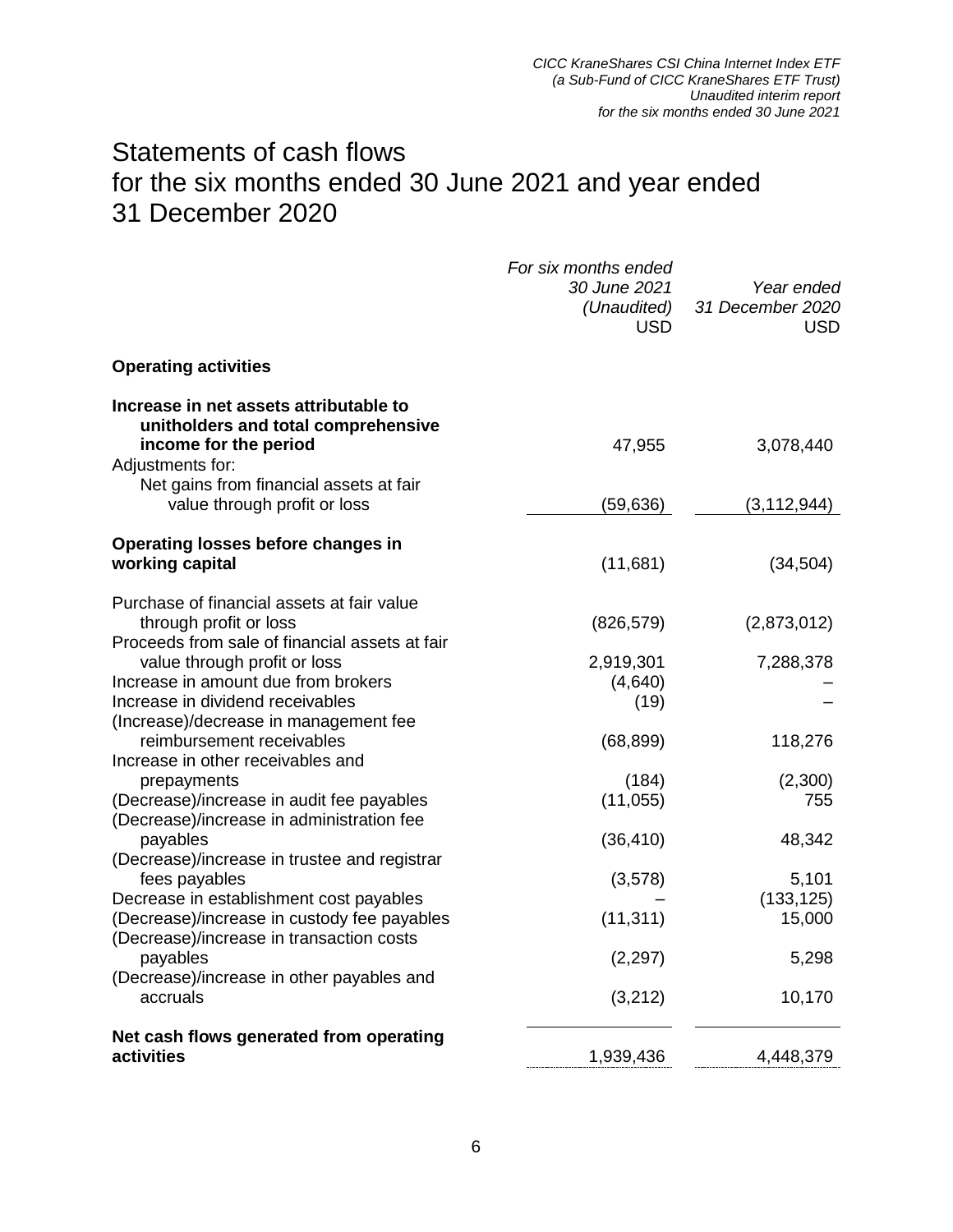## Statements of cash flows for the six months ended 30 June 2021 and year ended 31 December 2020 (continued)

|                                                                                                                        | For six months ended<br><i>30 June 2021</i><br>(Unaudited)<br><b>USD</b> | Year ended<br>31 December 2020<br>USD. |
|------------------------------------------------------------------------------------------------------------------------|--------------------------------------------------------------------------|----------------------------------------|
| Cash flows from financing activities                                                                                   |                                                                          |                                        |
| Proceeds from subscription of units<br>Payment for redemption of units                                                 | (2,037,938)                                                              | (4,357,137)                            |
| Net cash flows used in financing activities                                                                            | (2,037,938)                                                              | (4,357,137)                            |
| Net (decrease)\increase in cash and cash<br>equivalents<br>Cash and cash equivalents at the beginning<br>of the period | (98, 502)<br>101,190                                                     | 91,242<br>9,948                        |
| Cash and cash equivalents at the end of<br>the period                                                                  | 2,688                                                                    | 101,190                                |
| Analysis of cash and cash equivalents<br>Cash at bank                                                                  | 2,688                                                                    | 101,190                                |
| Net cash flows from operating activities<br>include:<br>Interest income<br>Dividend income                             | 2,953                                                                    | 12<br>14,834                           |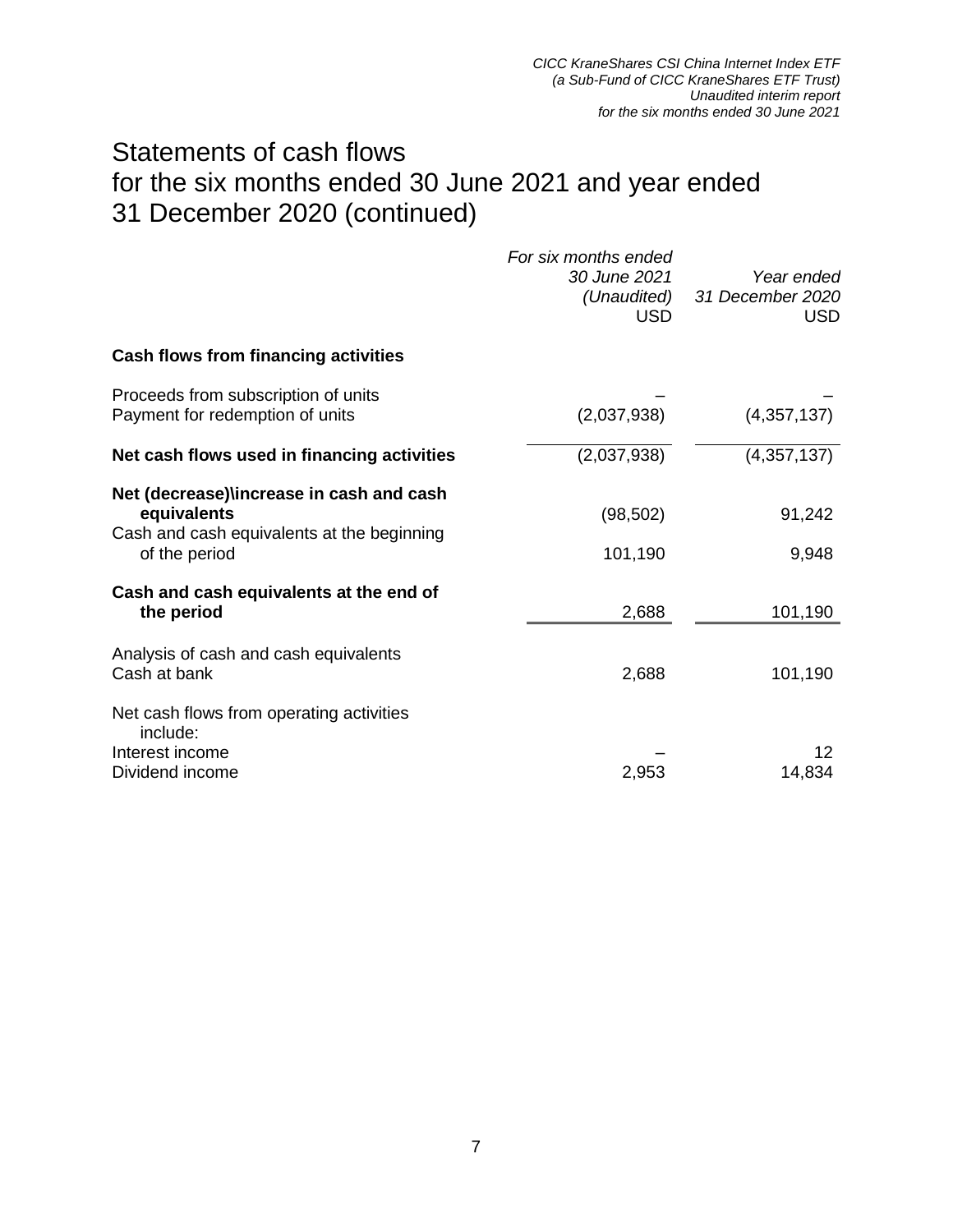# Portfolio statement as at 30 June 2021

| Investments                                                  | <b>Holdings</b> | <b>Fair Value</b><br><b>USD</b> | % of<br><b>Net Assets</b> |
|--------------------------------------------------------------|-----------------|---------------------------------|---------------------------|
| <b>Financial assets at fair value through profit or loss</b> |                 |                                 |                           |
| <b>Listed securities</b>                                     |                 |                                 |                           |
| <b>Common Stocks</b>                                         |                 |                                 |                           |
| <b>The United States of America</b>                          |                 |                                 |                           |
| <b>Communication Services</b>                                |                 |                                 |                           |
| Autohome Inc                                                 | 409             | 26,160                          | 0.87%                     |
| <b>Baidu Inc</b>                                             | 618             | 126,010                         | 4.18%                     |
| <b>Bilibili Inc</b>                                          | 1,091           | 132,928                         | 4.41%                     |
| DouYu International Holdings Ltd                             | 1,006           | 6,881                           | 0.23%                     |
| <b>HUYA</b> Inc                                              | 461             | 8,137                           | 0.27%                     |
| iQIYI Inc                                                    | 2,338           | 36,426                          | 1.21%                     |
| <b>JOYY</b> Inc                                              | 362             | 23,881                          | 0.79%                     |
| Momo Inc                                                     | 891             | 13,641                          | 0.45%                     |
| NetEase Inc                                                  | 1,011           | 116,518                         | 3.86%                     |
| <b>Tencent Music Entertainment Group</b>                     | 3,956           | 61,239                          | 2.03%                     |
| Weibo Corp                                                   | 435             | 22,890                          | 0.76%                     |
| Zhihu Inc                                                    | 2,659           | 36,056                          | 1.20%                     |
| <b>Total Communication Services</b>                          |                 | 610,767                         | 20.26%                    |
| <b>Consumer Discretionary</b>                                |                 |                                 |                           |
| 17 Education & Technology Group Inc                          | 1,175           | 4,289                           | 0.14%                     |
| Alibaba Group Holding Ltd                                    | 1,190           | 269,868                         | 8.95%                     |
| Baozun Inc                                                   | 375             | 13,290                          | 0.44%                     |
| Dada Nexus Ltd                                               | 576             | 16,710                          | 0.55%                     |
| Gatou Techedu Inc                                            | 878             | 12,968                          | 0.43%                     |
| JD.com Inc                                                   | 2,331           | 186,037                         | 6.17%                     |
| Pinduoduo Inc                                                | 1,594           | 202,470                         | 6.72%                     |
| <b>TAL Education Group</b>                                   | 2,866           | 72,309                          | 2.40%                     |
| Trip.com Group Ltd                                           | 3,112           | 110,351                         | 3.66%                     |
| <b>Vipshop Holdings Ltd</b>                                  | 2,825           | 56,726                          | 1.88%                     |
| Youdao Inc                                                   | 517             | 11,938                          | 0.40%                     |
| <b>Total Consumer Discretionary</b>                          |                 | 956,956                         | 31.74%                    |
| <b>Financials</b>                                            |                 |                                 |                           |
| 360 DigiTech Inc                                             | 723             | 30,250                          | 1.00%                     |
| Lufax Holding Ltd                                            | 4,317           | 48,782                          | 1.62%                     |
| <b>Total Financials</b>                                      |                 | 79,032                          | 2.62%                     |
| <b>Industrials</b>                                           |                 |                                 |                           |
| 51job Inc                                                    | 214             | 16,643                          | 0.55%                     |
| <b>Total Industrials</b>                                     |                 | 16,643                          | 0.55%                     |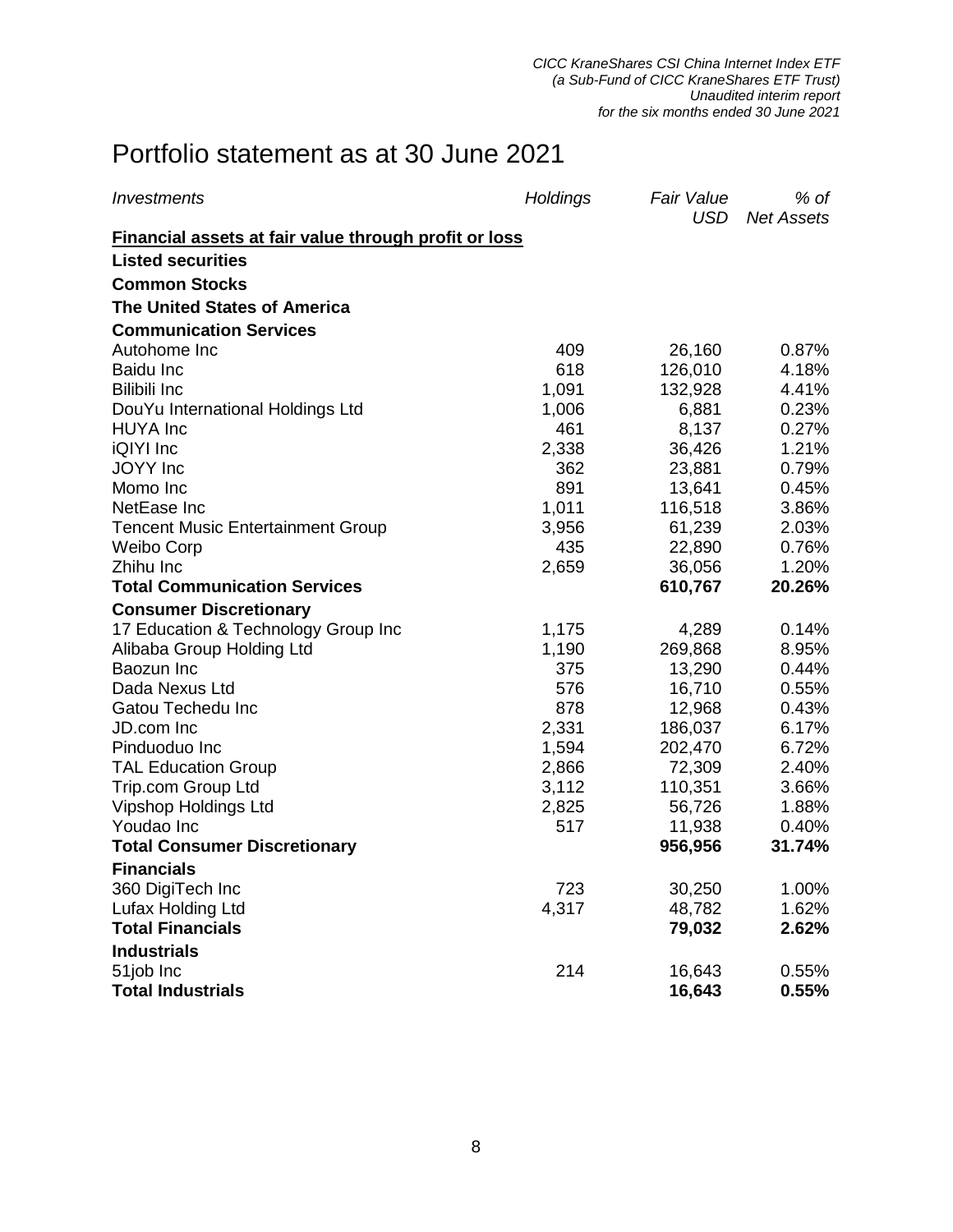# Portfolio statement as at 30 June 2021 (continued)

| Investments                                           | Holdings | <b>Fair Value</b><br>USD | $%$ of<br><b>Net Assets</b> |
|-------------------------------------------------------|----------|--------------------------|-----------------------------|
| Financial assets at fair value through profit or loss |          |                          |                             |
| <b>Listed securities (continued)</b>                  |          |                          |                             |
| <b>Common Stocks (continued)</b>                      |          |                          |                             |
| The United States of America (continued)              |          |                          |                             |
| <b>Information Technology</b>                         |          |                          |                             |
| 21 Vianet Group Inc                                   | 849      | 19,484                   | 0.65%                       |
| Agora Inc                                             | 557      | 23,372                   | 0.77%                       |
| Chindata Group Holdings Ltd                           | 914      | 13,792                   | 0.46%                       |
| Kingsoft Cloud Holdings Ltd                           | 624      | 21,172                   | 0.70%                       |
| <b>Total Information Technology</b>                   |          | 77,820                   | 2.58%                       |
| <b>Real Estate</b>                                    |          |                          |                             |
| <b>KE Holdings Inc</b>                                | 2,597    | 123,825                  | 4.11%                       |
| <b>Total Real Estate</b>                              |          | 123,825                  | 4.11%                       |
| <b>Total The United States of America</b>             |          | 1,865,043                | 61.86%                      |
| <b>Hong Kong</b>                                      |          |                          |                             |
| <b>Communication Services</b>                         |          |                          |                             |
| Alibaba Pictures Group Ltd                            | 85,333   | 11,868                   | 0.39%                       |
| <b>Archosaur Games Inc</b>                            | 2,000    | 3,822                    | 0.13%                       |
| China Literature Ltd                                  | 3,169    | 35,240                   | 1.17%                       |
| Kuaishou Technology                                   | 4,400    | 110,381                  | 3.66%                       |
| <b>Tencent Holdings Ltd</b>                           | 3,673    | 276,240                  | 9.16%                       |
| XD Inc                                                | 1,400    | 12,350                   | 0.41%                       |
| <b>Total Communication Services</b>                   |          | 449,901                  | 14.92%                      |
| <b>Consumer Discretionary</b>                         |          |                          |                             |
| JD Health International Inc                           | 7,567    | 108,461                  | 3.60%                       |
| Koolearn Technology Holding Ltd                       | 3,000    | 3,759                    | 0.13%                       |
| Meituan                                               | 5,883    | 242,742                  | 8.05%                       |
| Tongcheng-Elong Holdings Ltd                          | 7,333    | 18,358                   | 0.61%                       |
| <b>Total Consumer Discretionary</b>                   |          | 373,320                  | 12.39%                      |
| <b>Financials</b>                                     |          |                          |                             |
| ZhongAn Online P&C Insurance Co Ltd                   | 4,200    | 23,772                   | 0.79%                       |
| <b>Total Financials</b>                               |          | 23,772                   | 0.79%                       |
| <b>Health Care</b>                                    |          |                          |                             |
| Alibaba Health Information Technology Ltd             | 25,333   | 56,179                   | 1.86%                       |
| Ping An Healthcare & Technology Co Ltd                | 3,433    | 42,751                   | 1.42%                       |
| <b>Yidu Tech Inc</b>                                  | 3,200    | 16,814                   | 0.56%                       |
| <b>Total Health Care</b>                              |          | 115,744                  | 3.84%                       |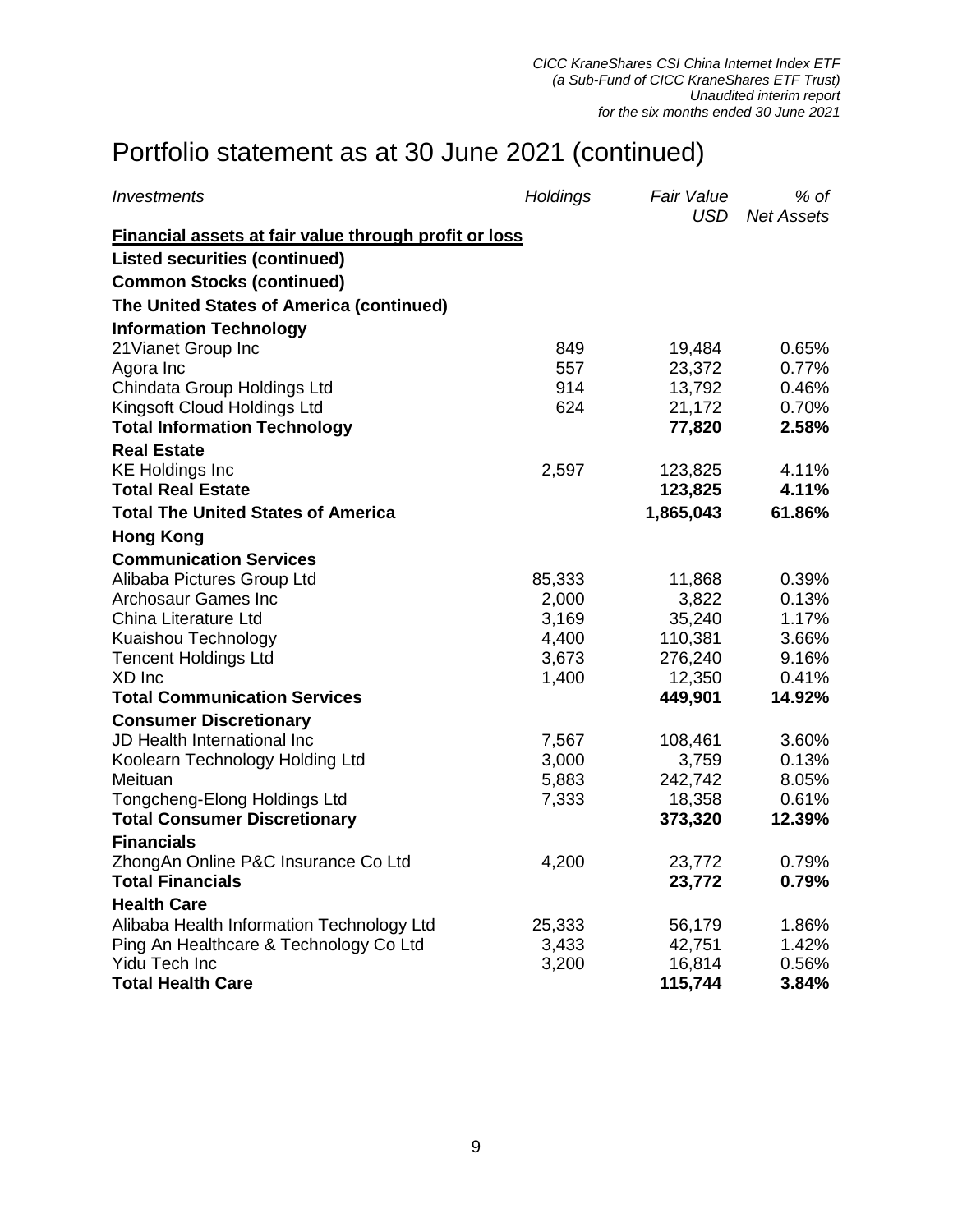# Portfolio statement as at 30 June 2021 (continued)

| Investments                                           | <b>Holdings</b> | <b>Fair Value</b> | % of       |
|-------------------------------------------------------|-----------------|-------------------|------------|
|                                                       |                 | USD               | Net Assets |
| Financial assets at fair value through profit or loss |                 |                   |            |
| <b>Listed securities (continued)</b>                  |                 |                   |            |
| <b>Common Stocks (continued)</b>                      |                 |                   |            |
| <b>Hong Kong (continued)</b>                          |                 |                   |            |
| <b>Information Technology</b>                         |                 |                   |            |
| Kingsoft Corp Ltd                                     | 6,183           | 37,066            | 1.23%      |
| Ming Yuan Cloud Group Holdings Ltd                    | 7,333           | 36,405            | 1.21%      |
| Weimob Inc.                                           | 14,000          | 30,866            | 1.02%      |
| Yeahka Ltd                                            | 1,467           | 9,229             | 0.31%      |
| <b>Total Information Technology</b>                   |                 | 113,566           | 3.77%      |
| <b>Total Hong Kong</b>                                |                 | 1,076,303         | 35.71%     |
| <b>Total Common Stocks</b>                            |                 | 2,941,346         | 97.57%     |
| Total investments, at fair value                      |                 | 2,941,346         | 97.57%     |
| <b>Other assets</b>                                   |                 | 73,236            | 2.43%      |
| Net assets attributable to unitholders                |                 | 3,014,582         | 100.00%    |
| Total investments, at cost                            |                 | 2,689,068         |            |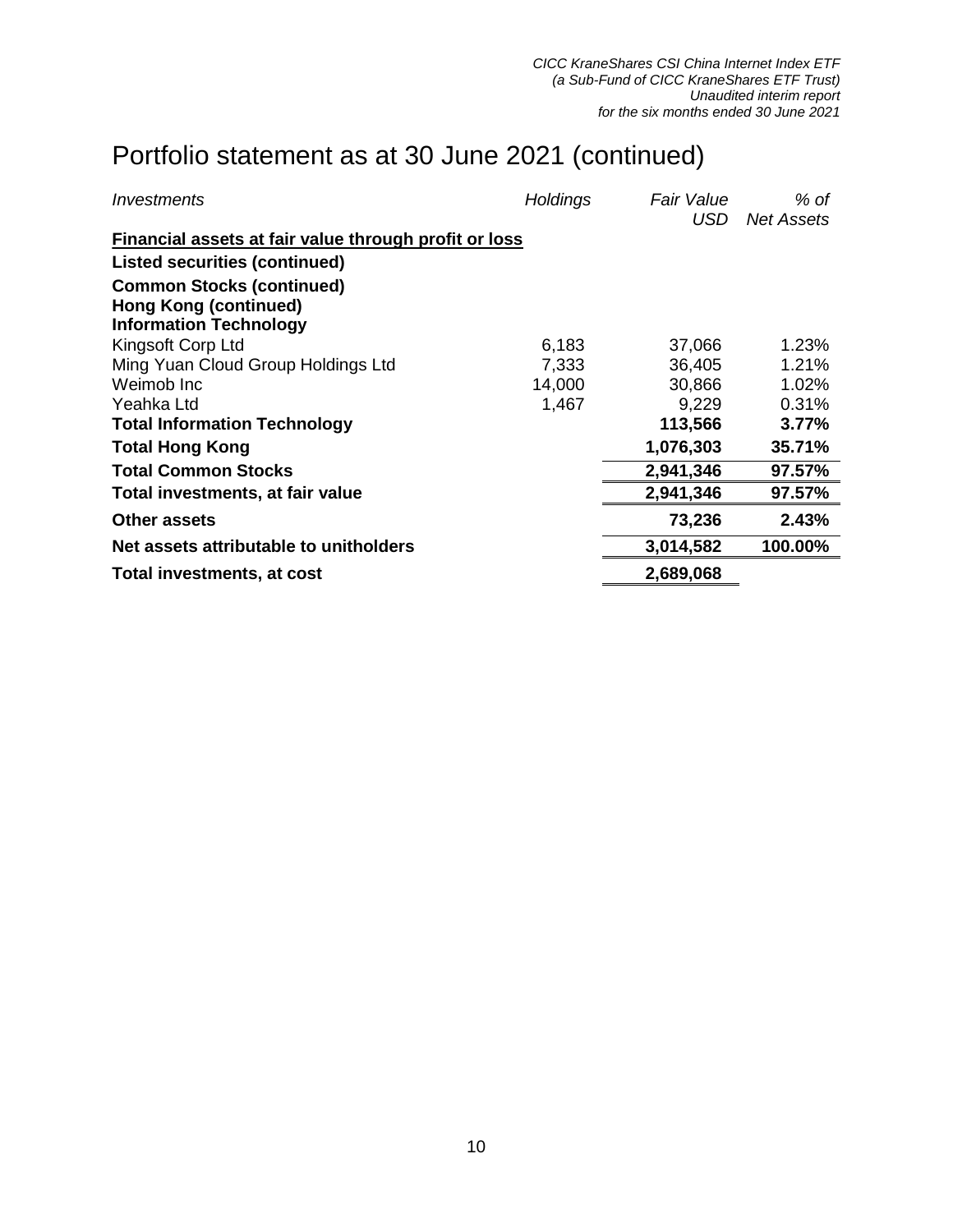# Statement of movements in portfolio holdings for the six months ended 30 June 2021 (Unaudited)

|                             | Beginning     |                  |           |           |               |
|-----------------------------|---------------|------------------|-----------|-----------|---------------|
|                             | holding       |                  |           |           | Closing       |
|                             | balance as at |                  |           |           | holding       |
|                             | 31 December   |                  | Corporate |           | balance as at |
| Investments                 | 2020          | <b>Additions</b> | Actions   | Disposals | 30 June 2021  |
| 17 Education & Technology   |               |                  |           |           |               |
| Group Inc                   |               | 1,175            |           |           | 1,175         |
| 21 Vianet Group Inc         |               | 849              |           |           | 849           |
| 360 DigiTech Inc            |               | 723              |           |           | 723           |
| 51job Inc                   | 386           |                  |           | (172)     | 214           |
| Agora Inc                   | 830           | 135              |           | (408)     | 557           |
| Alibaba Group Holding Ltd   | 1,659         | 409              |           | (878)     | 1,190         |
| Alibaba Health Information  |               |                  |           |           |               |
|                             |               |                  |           |           |               |
| <b>Technology Ltd</b>       | 46,999        | 2,000            |           | (23,666)  | 25,333        |
| Alibaba Pictures Group Ltd  | 157,999       |                  |           | (72,666)  | 85,333        |
| Archosaur Games Inc         | 3,000         |                  |           | (1,000)   | 2,000         |
| Autohome Inc                | 688           | 20               |           | (299)     | 409           |
| <b>Baidu Inc</b>            | 1,024         | 187              |           | (593)     | 618           |
| Baozun Inc                  | 674           |                  |           | (299)     | 375           |
| <b>Bilibili Inc</b>         | 2,335         | 37               |           | (1,281)   | 1,091         |
| China Literature Ltd        | 5,954         | 200              |           | (2,985)   | 3,169         |
| Chindata Group Holdings Ltd | 1,746         |                  |           | (832)     | 914           |
| Dada Nexus Ltd              | 1,078         |                  |           | (502)     | 576           |
| DouYu International         |               |                  |           |           |               |
| <b>Holdings Ltd</b>         | 1,837         |                  |           | (831)     | 1,006         |
| Gatou Techedu Inc           | 1,105         | 291              |           | (518)     | 878           |
| <b>HUYA</b> Inc             | 815           |                  |           | (354)     | 461           |
| iQIYI Inc                   | 3,436         | 464              |           | (1, 562)  | 2,338         |
| JD Health International Inc | 10,750        | 600              |           | (3,783)   | 7,567         |
| JD.com Inc                  | 3,584         | 928              |           | (2, 181)  | 2,331         |
| JOYY Inc                    | 669           |                  |           | (307)     | 362           |
| <b>KE Holdings Inc</b>      | 3,047         | 839              |           | (1,289)   | 2,597         |
| Kingsoft Cloud Holdings Ltd | 1,032         | 55               |           | (463)     | 624           |
| Kingsoft Corp Ltd           | 10,774        | 1,000            |           | (5,591)   | 6,183         |
| Koolearn Technology         |               |                  |           |           |               |
| <b>Holding Ltd</b>          | 4,500         |                  |           | (1,500)   | 3,000         |
| Kuaishou Technology         |               |                  |           | (200)     |               |
|                             |               | 4,600            |           |           | 4,400         |
| Lufax Holding Ltd           | 8,643         |                  |           | (4,326)   | 4,317         |
| Meituan                     | 10,625        | 1,700            |           | (6, 442)  | 5,883         |
| Ming Yuan Cloud Group       |               |                  |           |           |               |
| <b>Holdings Ltd</b>         | 14,000        |                  |           | (6,667)   | 7,333         |
| Momo Inc                    | 1,693         |                  |           | (802)     | 891           |
| NetEase Inc                 | 2,201         |                  |           | (1, 190)  | 1,011         |
| Pinduoduo Inc               | 2,295         | 200              |           | (901)     | 1,594         |
| Ping An Healthcare &        |               |                  |           |           |               |
| <b>Technology Co Ltd</b>    | 6,650         |                  |           | (3,217)   | 3,433         |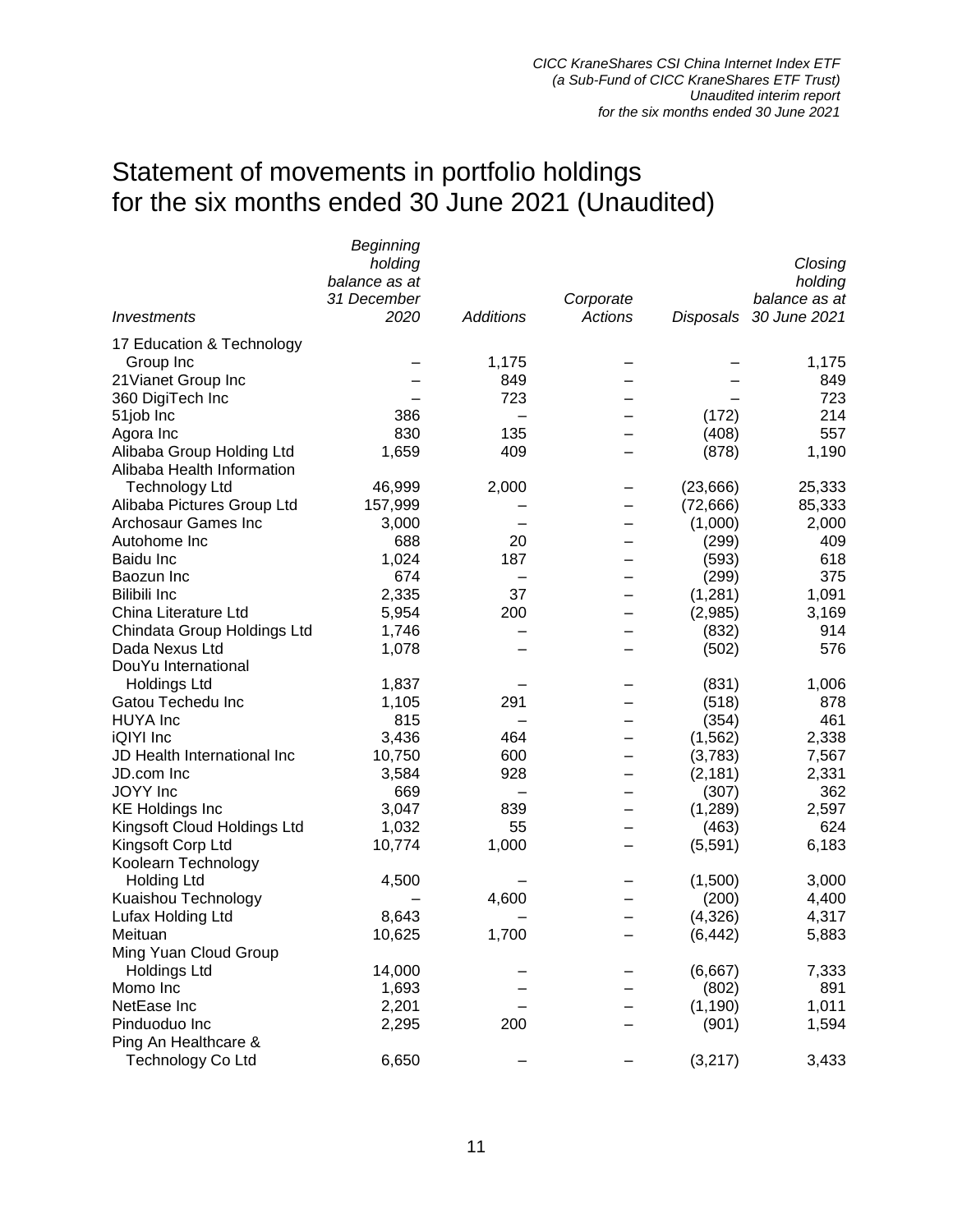## Statement of movements in portfolio holdings for the six months ended 30 June 2021 (Unaudited) (continued)

| Investments                 | Beginning<br>holding<br>balance as at<br>31 December<br>2020 | <b>Additions</b> | Corporate<br><b>Actions</b> | Disposals | Closing<br>holding<br>balance as at<br>30 June 2021 |
|-----------------------------|--------------------------------------------------------------|------------------|-----------------------------|-----------|-----------------------------------------------------|
| <b>SINA Corp</b>            | 682                                                          |                  |                             | (682)     |                                                     |
| <b>TAL Education Group</b>  | 2,849                                                        | 1,008            |                             | (991)     | 2,866                                               |
| <b>Tencent Holdings Ltd</b> | 6,410                                                        |                  |                             | (2,737)   | 3,673                                               |
| <b>Tencent Music</b>        |                                                              |                  |                             |           |                                                     |
| <b>Entertainment Group</b>  | 5,751                                                        | 764              |                             | (2,559)   | 3,956                                               |
| Tongcheng-Elong             |                                                              |                  |                             |           |                                                     |
| <b>Holdings Ltd</b>         | 12,800                                                       |                  |                             | (5, 467)  | 7,333                                               |
| Trip.com Group Ltd          | 5,636                                                        | 145              |                             | (2,669)   | 3,112                                               |
| Vipshop Holdings Ltd        | 5,342                                                        |                  |                             | (2,517)   | 2,825                                               |
| Weibo Corp                  | 785                                                          |                  |                             | (350)     | 435                                                 |
| Weimob Inc                  | 21,000                                                       | 2,000            |                             | (9,000)   | 14,000                                              |
| XD Inc                      |                                                              | 1,400            |                             |           | 1,400                                               |
| Yeahka Ltd                  | 2,800                                                        |                  |                             | (1, 333)  | 1,467                                               |
| Yidu Tech Inc               |                                                              | 3,200            |                             |           | 3,200                                               |
| Youdao Inc                  |                                                              | 517              |                             |           | 517                                                 |
| Zhihu Inc                   |                                                              | 3,760            |                             | (1, 101)  | 2,659                                               |
| ZhongAn Online P&C          |                                                              |                  |                             |           |                                                     |
| Insurance Co Ltd            | 16,800                                                       | 300              |                             | (12,900)  | 4,200                                               |
|                             |                                                              |                  |                             |           |                                                     |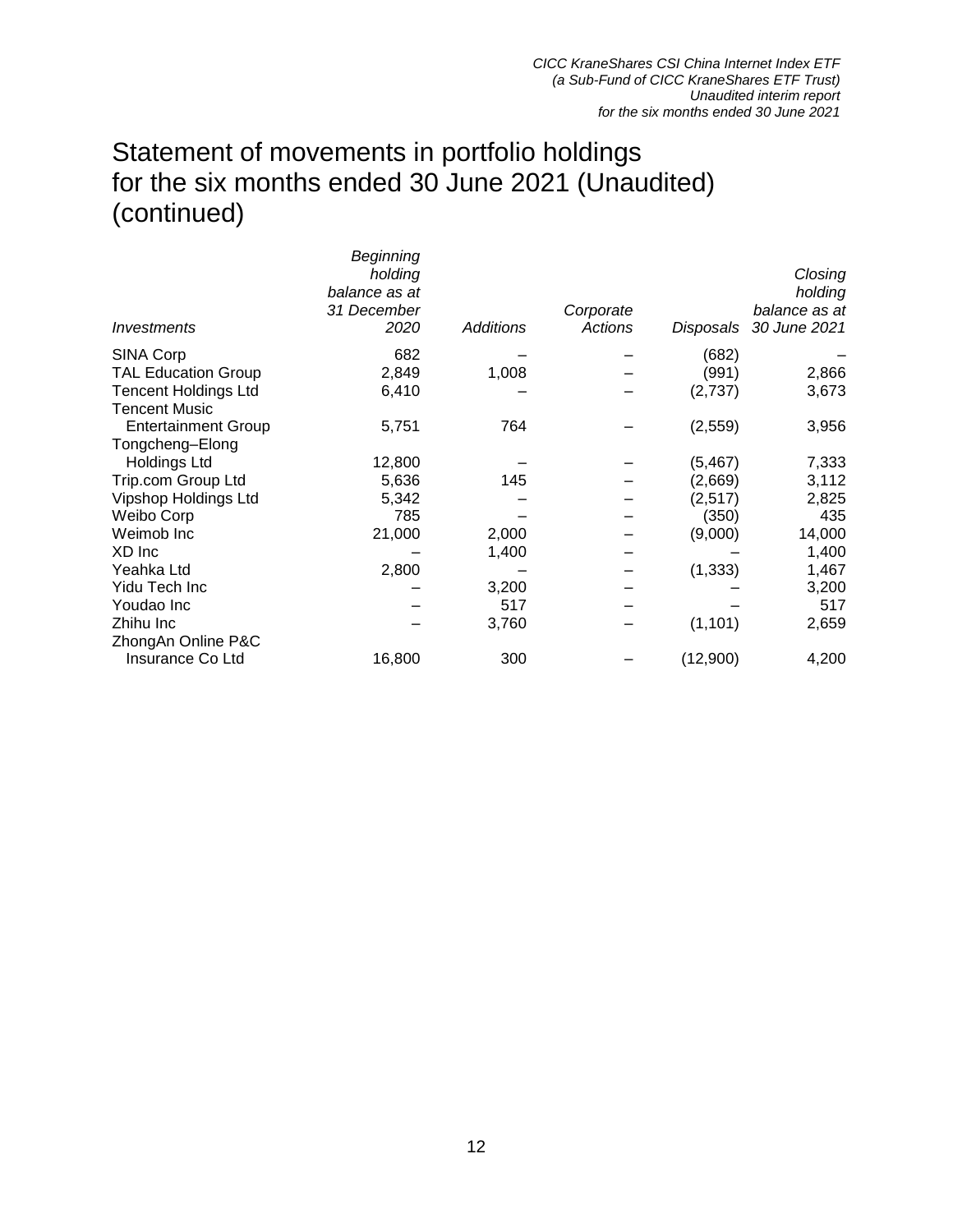# Statement of movements in portfolio holdings for the year ended 31 December 2020 (Unaudited)

|                             | Beginning  |                  |           |                  |               |
|-----------------------------|------------|------------------|-----------|------------------|---------------|
|                             | holding    |                  |           |                  | Closing       |
|                             | balance as |                  |           |                  | holding       |
|                             | at 31      |                  |           |                  | balance as at |
|                             | December   |                  | Corporate |                  | 31 December   |
| Investments                 | 2019       | <b>Additions</b> | Actions   | <b>Disposals</b> | 2020          |
| 21 Vianet Group             |            | 2,574            |           | (2,574)          |               |
| 360 Finance Inc             | 2,458      |                  |           | (2, 458)         |               |
| 51job Inc                   | 1,111      | 90               |           | (815)            | 386           |
| 58.com Inc                  | 3,615      | 299              |           | (3,914)          |               |
| Agora Inc                   |            | 931              |           | (101)            | 830           |
| Alibaba Group Holding Ltd   | 2,947      | 736              |           | (2,024)          | 1,659         |
| Alibaba Health Information  |            |                  |           |                  |               |
| <b>Technology Ltd</b>       |            | 136,000          |           | (89,001)         | 46,999        |
| Alibaba Pictures Group Ltd  | 486,000    | 30,000           | —         | (358,001)        | 157,999       |
| Archosaur Games Inc         |            | 3,000            |           |                  | 3,000         |
| Autohome Inc                | 2,027      | 204              |           | (1, 543)         | 688           |
| Baidu Inc                   | 3,575      | 246              |           | (2,797)          | 1,024         |
| Baozun Inc                  | 1,548      | 222              |           | (1,096)          | 674           |
| <b>Bilibili Inc</b>         | 7,901      | 494              |           | (6,060)          | 2,335         |
| <b>Bitauto Holdings Ltd</b> | 1,297      |                  |           | (1, 297)         |               |
| China Literature Ltd        | 13,910     | 3,600            |           | (11, 556)        | 5,954         |
| Chindata Group Holdings Ltd |            | 1,960            |           | (214)            | 1,746         |
| Dada Nexus Ltd              |            | 1,150            |           | (72)             | 1,078         |
| DouYu International         |            |                  |           |                  |               |
| <b>Holdings Ltd</b>         | 5,205      | 409              |           | (3,777)          | 1,837         |
| Fanhua Inc                  | 1,974      |                  |           | (1, 974)         |               |
| FinVolution Group           | 6,768      |                  |           | (6,768)          |               |
| <b>GSX Techedu Inc</b>      | 3,416      | 796              |           | (3, 107)         | 1,105         |
| <b>HUYA</b> Inc             | 2,402      | 223              |           | (1, 810)         | 815           |
| iQIYI Inc                   | 10,542     | 857              |           | (7,963)          | 3,436         |
| JD Health International Inc |            | 10,750           |           |                  | 10,750        |
| JD.com Inc                  | 10,921     | 354              |           | (7,691)          | 3,584         |
| JOYY Inc                    | 2,351      | 105              |           | (1,787)          | 669           |
| <b>KE Holdings Inc</b>      |            | 3,772            |           | (725)            | 3,047         |
| Kingsoft Cloud Holdings Ltd |            | 1,087            |           | (55)             | 1,032         |
| Kingsoft Corp Ltd           | 26,550     | 5,000            |           | (20, 776)        | 10,774        |
| Koolearn Technology         |            |                  |           |                  |               |
| Holding Ltd                 | 13,000     | 1,000            |           | (9,500)          | 4,500         |
| LexinFintech Holdings Ltd   | 4,218      |                  |           | (4, 218)         |               |
| Lufax Holding Ltd           |            | 11,302           |           | (2,659)          | 8,643         |
| Maoyan Entertainment        | 21,800     |                  |           | (21, 800)        |               |
| Meituan                     | 37,050     | 2,100            |           | (28, 525)        | 10,625        |
| Ming Yuan Cloud Group       |            |                  |           |                  |               |
| <b>Holdings Ltd</b>         |            | 17,000           |           | (3,000)          | 14,000        |
| Momo Inc                    | 6,106      | 493              |           | (4,906)          | 1,693         |
| NetDragon Websoft           |            |                  |           |                  |               |
| <b>Holdings Ltd</b>         | 9,125      |                  |           | (9, 125)         |               |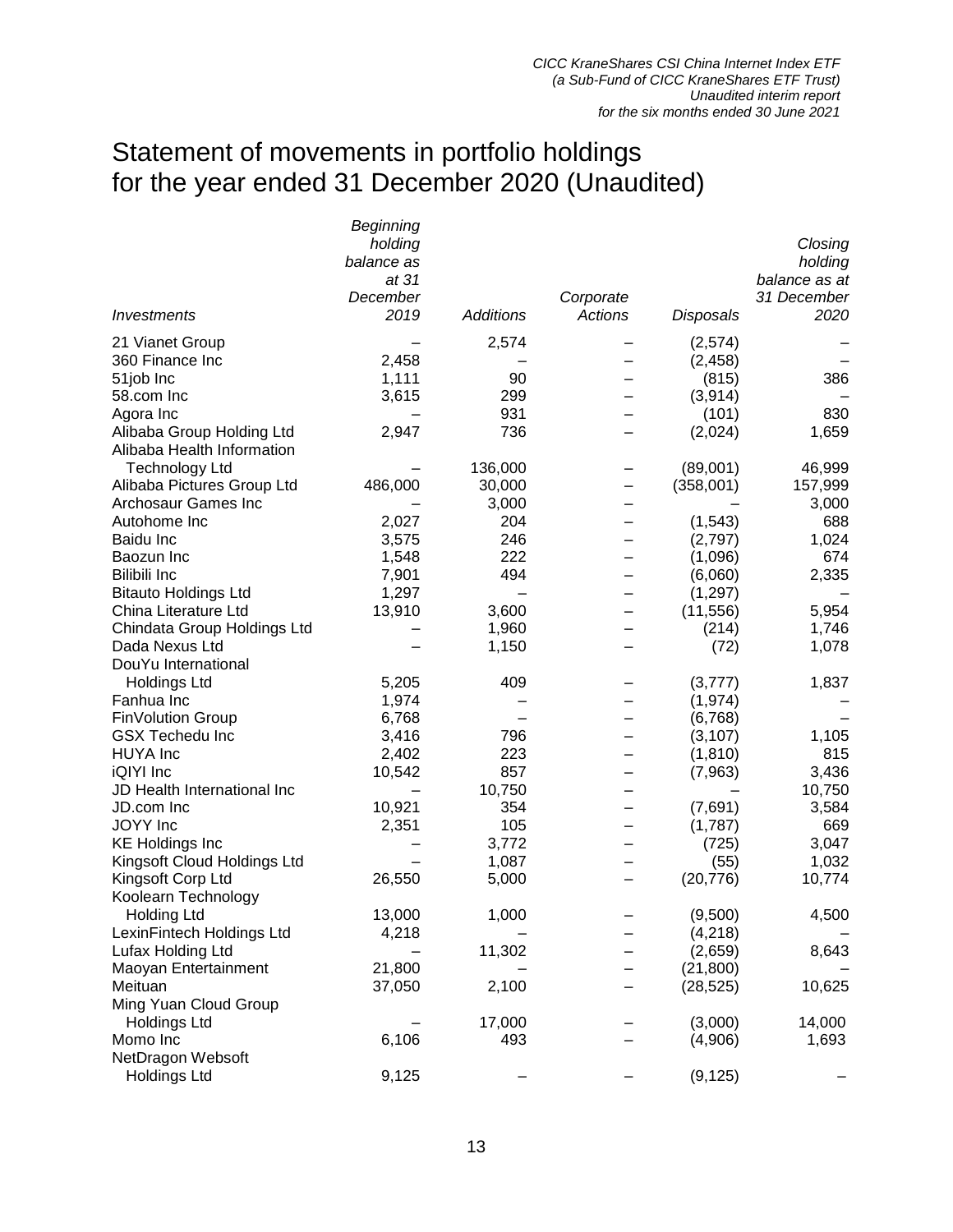## Statement of movements in portfolio holdings for the year ended 31 December 2020 (Unaudited) (continued)

| <b>Investments</b>                 | Beginning<br>holding<br>balance<br>as at 31<br>December<br>2019 | <b>Additions</b> | Corporate<br>Actions | <b>Disposals</b> | Closing<br>holding<br>balance as<br>at 31<br>December<br>2020 |
|------------------------------------|-----------------------------------------------------------------|------------------|----------------------|------------------|---------------------------------------------------------------|
| Pinduoduo Inc                      | 6,491                                                           | 711              |                      | (4,907)          | 2,295                                                         |
| Ping An Healthcare &               |                                                                 |                  |                      |                  |                                                               |
| <b>Technology Co Ltd</b>           |                                                                 | 14,700           |                      | (8,050)          | 6,650                                                         |
| Qudian Inc                         | 9,458                                                           |                  |                      | (9, 458)         |                                                               |
| Qutoutiao Inc                      | 5,267                                                           |                  |                      | (5,267)          |                                                               |
| <b>SINA Corp</b>                   | 2,430                                                           | 175              |                      | (1,923)          | 682                                                           |
| Sogou Inc                          | 4,236                                                           |                  |                      | (4,236)          |                                                               |
| So-Young International Inc         | 2,227                                                           |                  |                      | (2,227)          |                                                               |
| <b>TAL Education Group</b>         | 5,184                                                           | 740              |                      | (3,075)          | 2,849                                                         |
| <b>Tencent Holdings Ltd</b>        | 12,120                                                          | 1,200            |                      | (6,910)          | 6,410                                                         |
| <b>Tencent Music Entertainment</b> |                                                                 |                  |                      |                  |                                                               |
| Group                              | 11,890                                                          | 5,515            |                      | (11, 654)        | 5,751                                                         |
| Tongcheng-Elong                    |                                                                 |                  |                      |                  |                                                               |
| <b>Holdings Ltd</b>                | 32,400                                                          | 4,400            |                      | (24,000)         | 12,800                                                        |
| Trip.com Group Ltd                 | 7,318                                                           | 5,174            |                      | (6, 856)         | 5,636                                                         |
| Uxin Ltd                           | 10,066                                                          |                  |                      | (10,066)         |                                                               |
| Vipshop Holdings Ltd               | 16,725                                                          | 1,416            |                      | (12, 799)        | 5,342                                                         |
| Weibo Corp                         | 2,473                                                           | 133              |                      | (1,821)          | 785                                                           |
| Weimob Inc                         | 54,000                                                          | 23,000           |                      | (56,000)         | 21,000                                                        |
| Wise Talent Information            |                                                                 |                  |                      |                  |                                                               |
| <b>Technology Ltd</b>              |                                                                 | 4,000            | (4,000)              |                  |                                                               |
| XD Inc                             |                                                                 | 5,000            |                      | (5,000)          |                                                               |
| Yeahka Ltd                         |                                                                 | 2,800            |                      |                  | 2,800                                                         |
| Yixin Group Ltd                    | 89,775                                                          |                  |                      | (89, 775)        |                                                               |
| Youdao Inc                         |                                                                 | 694              |                      | (694)            |                                                               |
| Yunji Inc                          | 3,195                                                           |                  |                      | (3, 195)         |                                                               |
| ZhongAn Online P&C                 |                                                                 |                  |                      |                  |                                                               |
| Insurance Co Ltd                   | 13,420                                                          | 18,800           |                      | (15, 420)        | 16,800                                                        |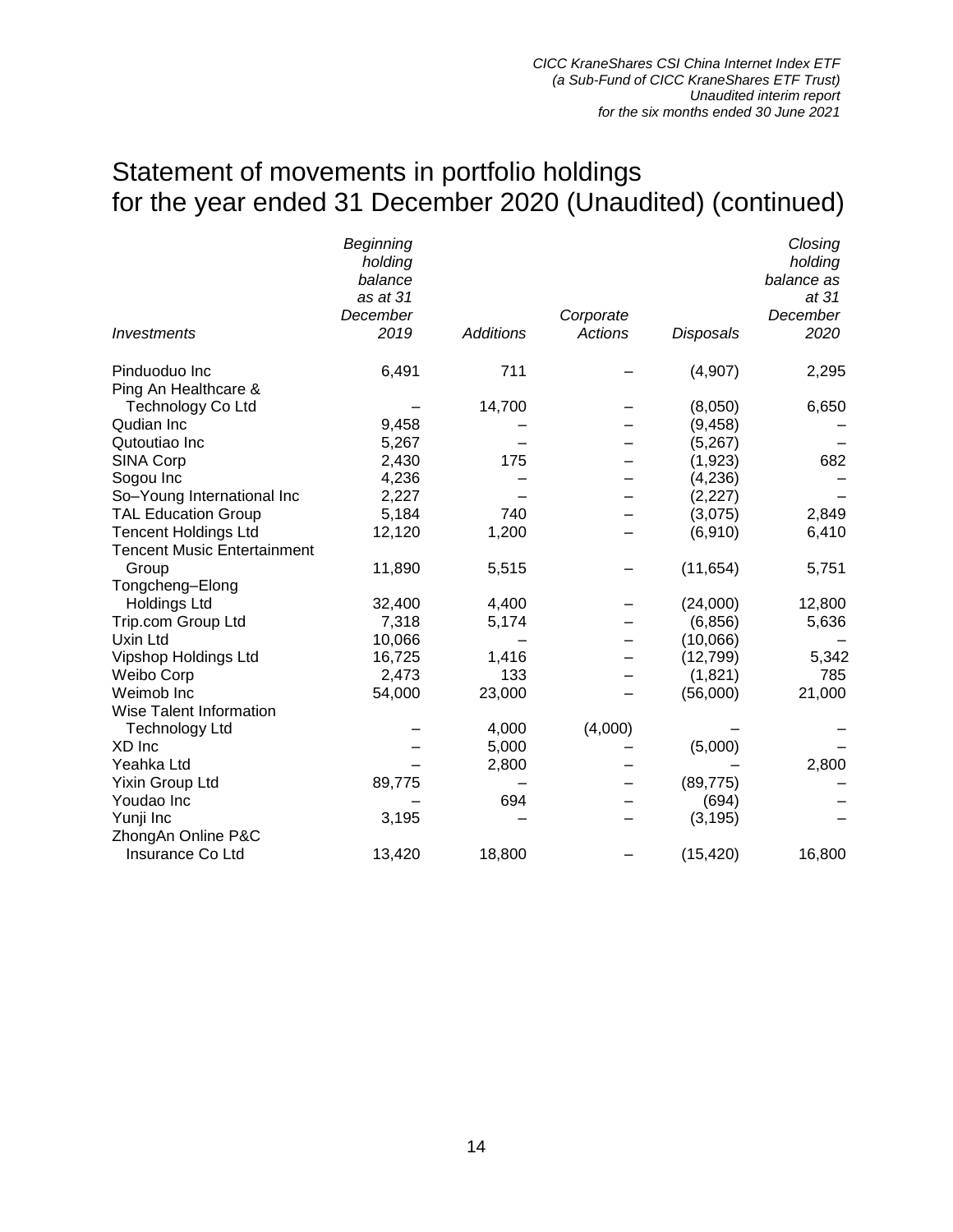## Performance record (Unaudited)

### **1 Price record**

| During the period/year ended  | <b>Highest</b><br>net asset value<br>per unit<br>USD | Lowest<br>net asset<br>value per unit<br>USD |
|-------------------------------|------------------------------------------------------|----------------------------------------------|
| 30 June 2021                  | 17.86                                                | 11.47                                        |
| 31 December 2020              | 13.41                                                | 6.98                                         |
| 31 December 2019              | 8.53                                                 | 6.25                                         |
| 31 December 2018 <sup>1</sup> | 11.09                                                | 6.40                                         |

<sup>1</sup>The financial period of the Sub-Fund extended from 4 April 2018 (date of inception) to 31 December 2018.

### **2 Total net asset value and net asset value per unit**

|                            | Total net   | Net asset      |
|----------------------------|-------------|----------------|
|                            | asset value | value per unit |
| As at                      | USD         | USD            |
| 30 June 2021               | 3,014,582   | 12.06          |
| 31 December 2020 (Audited) | 5,004,565   | 13.35          |
| 31 December 2019 (Audited) | 6,283,262   | 8.38           |
| 31 December 2018 (Audited) | 6,494,029   | 6.49           |

### **3 Performance of the Sub-Fund and the underlying index**

| For the six months ended 30 June 2021                                              | Performance           |
|------------------------------------------------------------------------------------|-----------------------|
| CICC KraneShares CSI China Internet Index ETF<br>CSI Overseas China Internet Index | $(9.65)\%$<br>(9.62)% |
| For the year ended 31 December 2020                                                | Performance           |
| <b>CICC KraneShares CSI China Internet Index ETF</b>                               | 59.30%                |
| CSI Overseas China Internet Index                                                  | 61.32%                |

Investors should note that investments involve risks and not all investment risks are predictable. Prices of Sub–Fund's units may go up as well as down and past performance information presented is not indicative of future performance. Investors should read the Prospectus of the Trust including the full text of the risk factors stated therein (such as the arrangement in the event that the Sub–Fund is delisted) in detail before making any investment decision.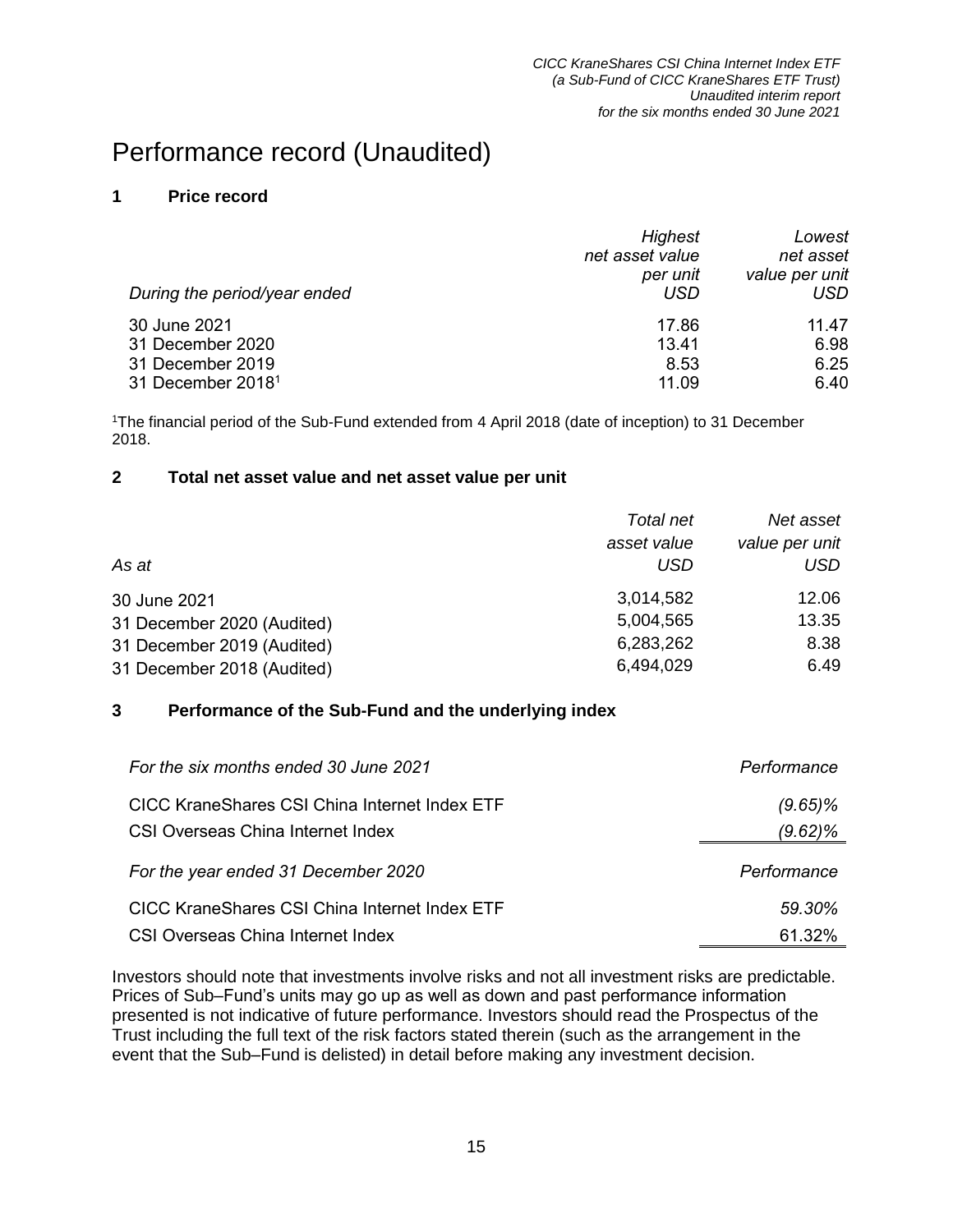# Investment limitation and prohibitions under the SFC Code (Unaudited)

None of the constituent stocks held by CICC KraneShares CSI China Internet Index ETF accounted for more than 10% of the underlying index as at 30 June 2021